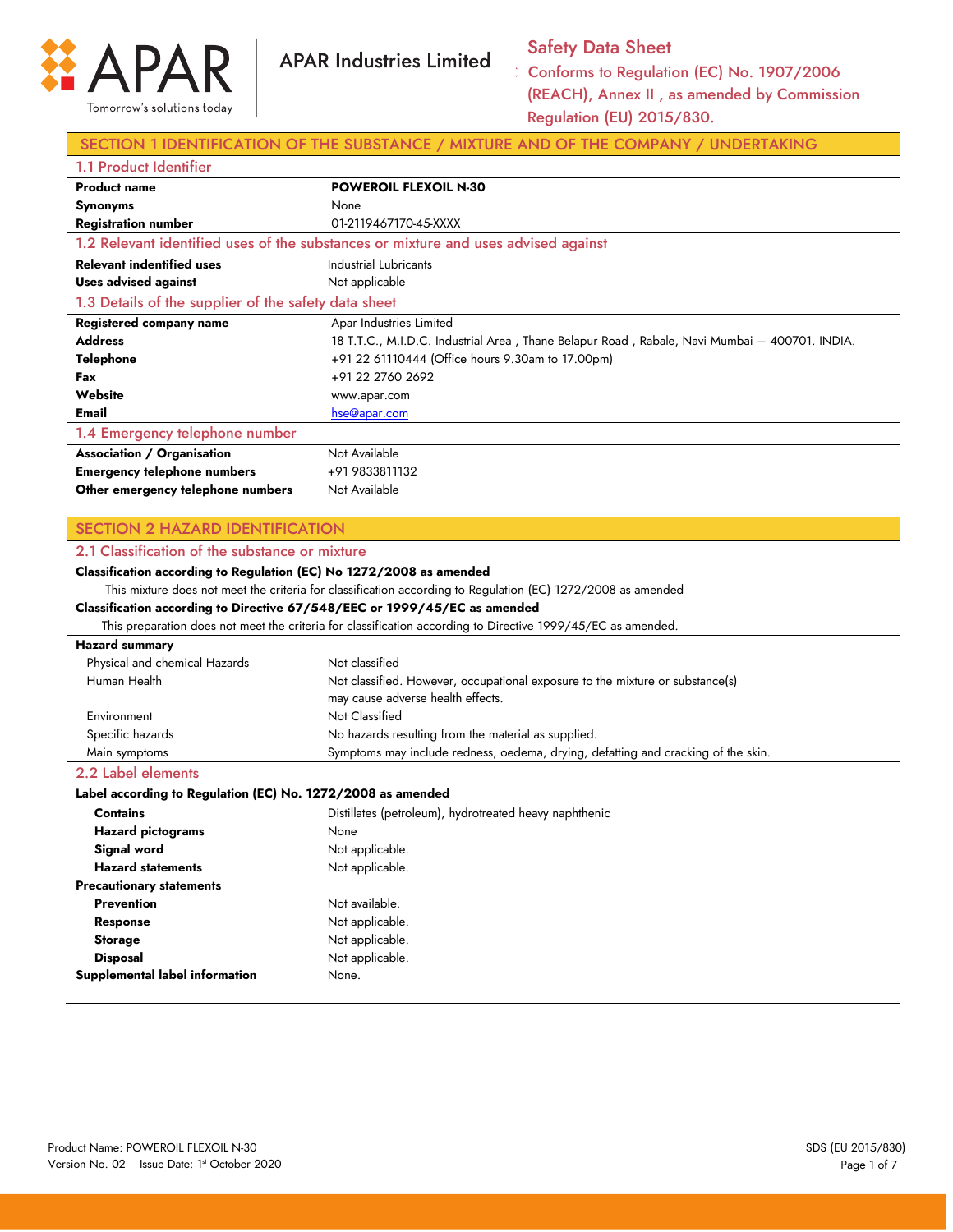

## Safety Data Sheet

| 2.3 Other hazards                       |                                                                                                                                                                                                                                                                                                                                                   |                                                                                                                                                                       | See section 11 for additional information on health hazards.                                                                                                  |                             |  |
|-----------------------------------------|---------------------------------------------------------------------------------------------------------------------------------------------------------------------------------------------------------------------------------------------------------------------------------------------------------------------------------------------------|-----------------------------------------------------------------------------------------------------------------------------------------------------------------------|---------------------------------------------------------------------------------------------------------------------------------------------------------------|-----------------------------|--|
|                                         |                                                                                                                                                                                                                                                                                                                                                   | <b>SECTION 3 COMPOSITION / INFORMATION ON INGREDIENTS</b>                                                                                                             |                                                                                                                                                               |                             |  |
| 3.1 Substances                          |                                                                                                                                                                                                                                                                                                                                                   |                                                                                                                                                                       |                                                                                                                                                               |                             |  |
| 1. CAS No.<br>2. EC No.                 | % (Weight)                                                                                                                                                                                                                                                                                                                                        | <b>Name</b>                                                                                                                                                           | <b>Classification according to</b><br>regulation (EC)<br>No.1272/2008(CLP)                                                                                    | Classification (67/548/EEC) |  |
| 1.64742-52-5<br>2.265-155-0             | 100                                                                                                                                                                                                                                                                                                                                               | Distillates (petroleum),<br>Not classified<br>Not classified<br>hydrotreated Heavy naphthenic                                                                         |                                                                                                                                                               |                             |  |
| Ingredient notes                        |                                                                                                                                                                                                                                                                                                                                                   | The highly refined mineral oil contains <3% (w/w) DMSO extract, according to IP346.                                                                                   |                                                                                                                                                               |                             |  |
| <b>SECTION 4 FIRST AID MEASURES</b>     |                                                                                                                                                                                                                                                                                                                                                   |                                                                                                                                                                       |                                                                                                                                                               |                             |  |
| 4.1 Description of first aid measures   |                                                                                                                                                                                                                                                                                                                                                   |                                                                                                                                                                       |                                                                                                                                                               |                             |  |
|                                         | <b>Eye Contact</b>                                                                                                                                                                                                                                                                                                                                | If this product comes in contact with eyes :<br>$\triangleright$ Wash out immediately with water<br>$\triangleright$ If irritation continues, seek medical attention. | > Removal of contact lenses after an eye injury should only be undertaken by skilled personnel.                                                               |                             |  |
|                                         | <b>Skin Contact</b>                                                                                                                                                                                                                                                                                                                               | If skin or hair contact occurs:<br>$\triangleright$ Seek medical attention in event of irritation.                                                                    | > Flush skin and hair with running water (and soap if available).                                                                                             |                             |  |
|                                         | > If fumes, aerosol or combustion products are inhaled remove from contaminated area. Other measures<br><b>Inhalation</b><br>are usually unnecessary.<br>$\triangleright$ Immediately give a glass of water.<br>Ingestion<br>$\triangleright$ First aid is not generally required. If in doubt, contact a Poisons Information Centre or a doctor. |                                                                                                                                                                       |                                                                                                                                                               |                             |  |
|                                         |                                                                                                                                                                                                                                                                                                                                                   | 4.2 Most important symptoms and effects, both acute and delayed                                                                                                       |                                                                                                                                                               |                             |  |
| See section 11                          |                                                                                                                                                                                                                                                                                                                                                   |                                                                                                                                                                       |                                                                                                                                                               |                             |  |
|                                         |                                                                                                                                                                                                                                                                                                                                                   | 4.3 Indication of any immediate medical attention and special treatment needed                                                                                        |                                                                                                                                                               |                             |  |
| Treat symptomatically.                  |                                                                                                                                                                                                                                                                                                                                                   |                                                                                                                                                                       |                                                                                                                                                               |                             |  |
| <b>SECTION 5 FIRE FIGHTING MEASURES</b> |                                                                                                                                                                                                                                                                                                                                                   |                                                                                                                                                                       |                                                                                                                                                               |                             |  |
| 5.1 Extinguishing media                 |                                                                                                                                                                                                                                                                                                                                                   |                                                                                                                                                                       |                                                                                                                                                               |                             |  |
| > Dry chemicals Powder.                 |                                                                                                                                                                                                                                                                                                                                                   |                                                                                                                                                                       |                                                                                                                                                               |                             |  |
| $\triangleright$ Foam.                  |                                                                                                                                                                                                                                                                                                                                                   |                                                                                                                                                                       |                                                                                                                                                               |                             |  |
|                                         | > BCF (where regulations permit).                                                                                                                                                                                                                                                                                                                 |                                                                                                                                                                       |                                                                                                                                                               |                             |  |
| $\triangleright$ Carbon dioxide (CO2).  |                                                                                                                                                                                                                                                                                                                                                   |                                                                                                                                                                       |                                                                                                                                                               |                             |  |
|                                         | $\triangleright$ Water spray or fog - Large fires only.                                                                                                                                                                                                                                                                                           | 5.2 Special hazards arising from the substrate or mixture                                                                                                             |                                                                                                                                                               |                             |  |
| Fire incompatibility                    |                                                                                                                                                                                                                                                                                                                                                   |                                                                                                                                                                       | > Avoid contamination with oxidizing agents i.e. nitrates, oxidizing acids, chlorine acids, chlorine<br>bleaches, pool chlorine etc. as ignition may results. |                             |  |
| 5.3 Advice for firefighters             |                                                                                                                                                                                                                                                                                                                                                   |                                                                                                                                                                       |                                                                                                                                                               |                             |  |
| Fire fighting                           |                                                                                                                                                                                                                                                                                                                                                   |                                                                                                                                                                       | > Alert Fire Brigade and tell them location and nature of hazard.                                                                                             |                             |  |
|                                         |                                                                                                                                                                                                                                                                                                                                                   |                                                                                                                                                                       | $\triangleright$ Wear full body protective clothing with breathing apparatus.                                                                                 |                             |  |
|                                         |                                                                                                                                                                                                                                                                                                                                                   | <b>SECTION 6 ACCIDENTAL RELEASE MEASURES</b>                                                                                                                          |                                                                                                                                                               |                             |  |
|                                         |                                                                                                                                                                                                                                                                                                                                                   | 6.1 Personal precautions, protective equipment and emergency procedures                                                                                               |                                                                                                                                                               |                             |  |
| See section 8                           |                                                                                                                                                                                                                                                                                                                                                   |                                                                                                                                                                       |                                                                                                                                                               |                             |  |
| 6.2 Environmental                       | precautions                                                                                                                                                                                                                                                                                                                                       |                                                                                                                                                                       |                                                                                                                                                               |                             |  |
| See section 12                          |                                                                                                                                                                                                                                                                                                                                                   |                                                                                                                                                                       |                                                                                                                                                               |                             |  |
|                                         |                                                                                                                                                                                                                                                                                                                                                   |                                                                                                                                                                       |                                                                                                                                                               |                             |  |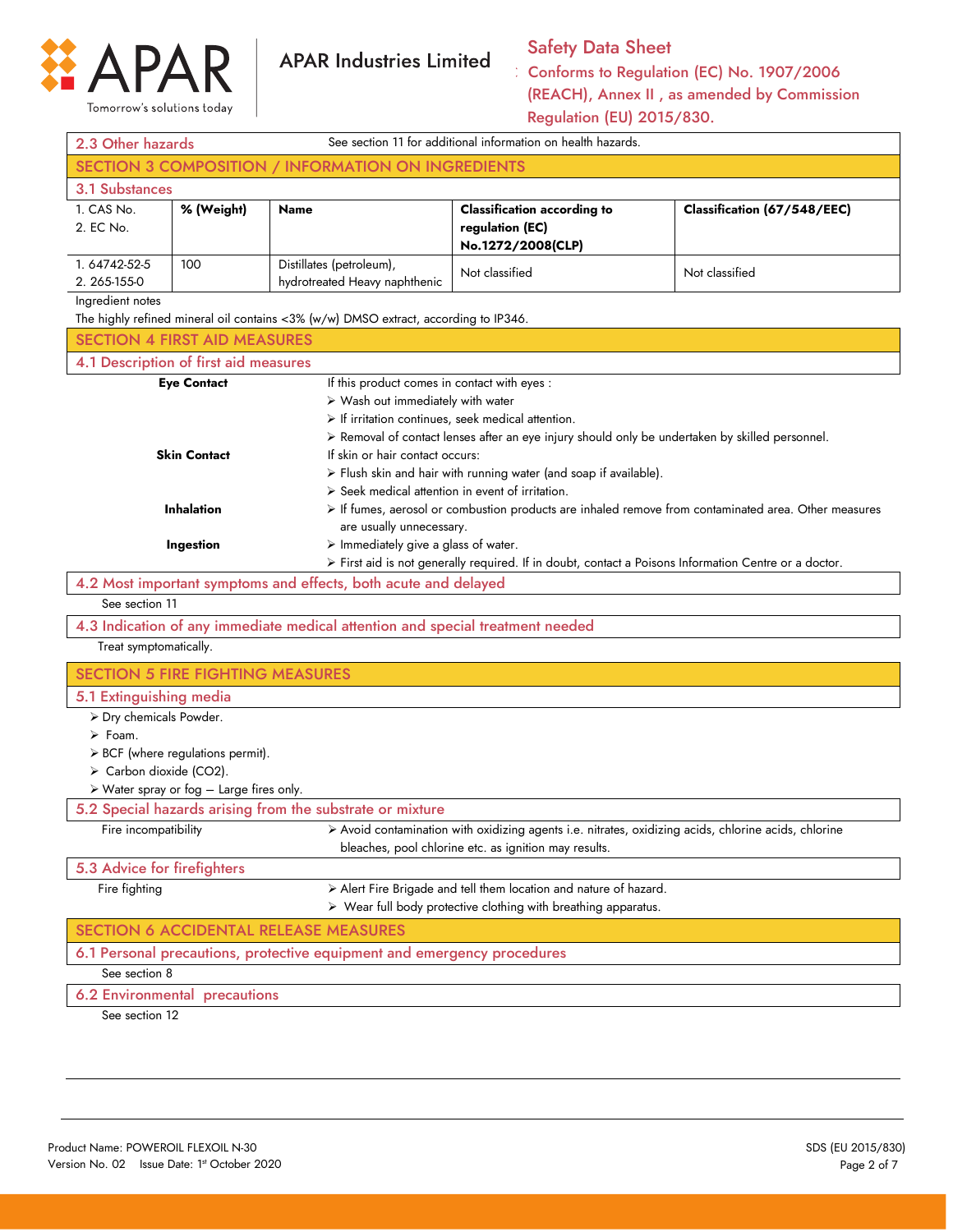

| 6.3 Methods and material for containment and cleaning up          |                                                                                                       |
|-------------------------------------------------------------------|-------------------------------------------------------------------------------------------------------|
|                                                                   | > Remove all ignitions sources.                                                                       |
|                                                                   | $\triangleright$ Clean up all spills immediately.                                                     |
| Minor spills                                                      | > Avoid breathing vapours and contact with skin and eyes.                                             |
|                                                                   | > Control personal contact with the substance, by using protective equipment.                         |
|                                                                   | > Contain and absorb spill with sand, earth, inert material or vermiculite.                           |
|                                                                   | $\triangleright$ Wipe up.                                                                             |
|                                                                   | $\triangleright$ Place in a suitable, labelled container for waste disposal.                          |
| 6.3 Reference to other sections                                   | For personal protection, see section 8. For waste disposal, see section 13.                           |
| <b>SECTION 7 HANDLING AND STORAGE</b>                             |                                                                                                       |
| 7.1 Precautions for safe handling                                 |                                                                                                       |
|                                                                   | > Avoid all personal contact, including inhalation.                                                   |
|                                                                   | > Wear protective clothing when risk of exposure occurs.                                              |
|                                                                   | $\triangleright$ Use in a well-ventilated area.                                                       |
|                                                                   | > Prevent concentration in hollows and sumps.                                                         |
|                                                                   | > DO NOT enter confined spaces until atmosphere has been checked.                                     |
|                                                                   | > Avoid smoking, naked lights or ignition sources.                                                    |
| <b>Safe Handling</b>                                              | > Avoid contact with incompatible materials. When handling, DO NOT eat, drink or smoke.               |
|                                                                   | > Keep containers securely sealed when not in use. Avoid physical damage to containers.               |
|                                                                   | > Always wash hands with soap and water after handling.                                               |
|                                                                   | > Work clothes should be laundered separately.                                                        |
|                                                                   | > Use good occupational work practice.                                                                |
|                                                                   | > Observe manufacturer's storage and handling recommendations contained within this SDS. Atmosphere   |
|                                                                   | should be regularly checked against established exposure standards to ensure safe working conditions. |
| Fire and explosion protection                                     | See section 5                                                                                         |
| 7.2 Conditions for safe storage, including any in compatibilities |                                                                                                       |
| Suitable container                                                | $\triangleright$ Metal can or drum                                                                    |
|                                                                   | > Packaging as recommended by manufacturer.                                                           |
|                                                                   | > Check all containers are clearly labeled and free from leaks.                                       |
| <b>Storage incompatibility</b>                                    | Avoid reaction with oxidizing agents.                                                                 |
| 7.3 Specific end use(s)                                           | Not available                                                                                         |
| SECTION 8 EXPOSURE CONTROLS / PERSONAL PROTECTION                 |                                                                                                       |
| 8.1 Control parameters                                            |                                                                                                       |
| <b>DERIVED NO EFFECT LEVEL (DNEL)</b>                             |                                                                                                       |
| Not available                                                     |                                                                                                       |
| PREDICTED NO EFFECT LEVEL (PNEL)                                  |                                                                                                       |
| Not available                                                     |                                                                                                       |
| <b>OCCUPATIONAL EXPOSURE LIMITS</b>                               |                                                                                                       |
| (OEL)                                                             |                                                                                                       |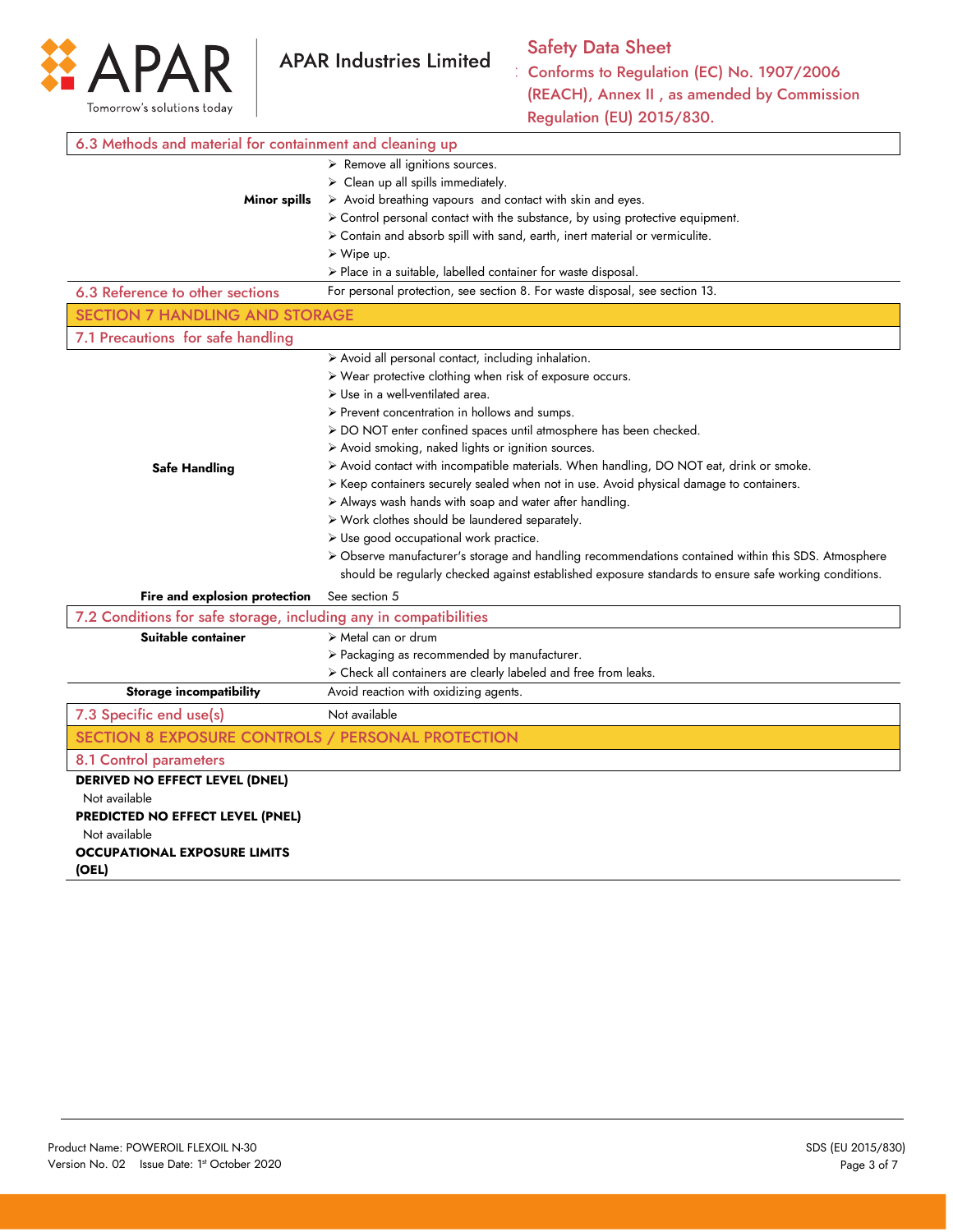

# Safety Data Sheet

Conforms to Regulation (EC) No. 1907/2006 (REACH), Annex II , as amended by Commission Regulation (EU) 2015/830.

### 8.2 Exposure controls

| 8.2.1 Appropriate engineering | Adequate ventilation should be provided whenever the material is heated or mists are generated.                 |  |
|-------------------------------|-----------------------------------------------------------------------------------------------------------------|--|
| controls                      | Provide adequate ventilation, including appropriate local extraction, to ensure that the defined                |  |
|                               | occupational exposure limit is not exceeded.                                                                    |  |
| 8.2.2 Personal protection     | the contract of the contract of the contract of the contract of the contract of the contract of the contract of |  |



| Eye and face protection | $\triangleright$ Safety glasses with side shields                |
|-------------------------|------------------------------------------------------------------|
|                         | $\triangleright$ Chemical goggles.                               |
| <b>Skin protection</b>  | See Hand protection below                                        |
| Hands/feet protection   | Wear general protective gloves, e.g. light weight rubber gloves. |
| <b>Body protection</b>  | See Other protection below                                       |
| Other protection        | No special equipment needed when handling small quantities.      |
|                         | <b>OTHERWISE:</b>                                                |
|                         | Overalls.                                                        |
|                         | Barrier cream.                                                   |
|                         | Eyewash unit.                                                    |
| <b>Thermal hazards</b>  | Not Available                                                    |

### **Respiratory protection**

Type A-P Filter of sufficient capacity. (AS/NZS 1716 & 1715, EN 143:2000 & 149:2001, ANSI Z88 or national equivalent)

| 8.2.3. Environmental exposure controls See section 12 |  |
|-------------------------------------------------------|--|
|                                                       |  |

## SECTION 9 PHYSICAL AND CHEMICAL PROPERTIES 9.1 Information on basic physical and chemical properties

### **Appearance**

| <b>Physical state</b>                | Liquid                                                            |
|--------------------------------------|-------------------------------------------------------------------|
| Color                                | Amber                                                             |
| Form                                 | Liquid                                                            |
| Odor                                 | Mild Petroleum Odour                                              |
| <b>Odour threshold</b>               | Not applicable                                                    |
| рH                                   | Not applicable                                                    |
| <b>Melting point/Pour point</b>      | $<$ -6°C (ASTM D-97)                                              |
| <b>Flash point</b>                   | Closed cup: $> 166^{\circ}$ C                                     |
| <b>Evaporation rate</b>              | Not available                                                     |
| <b>Flammability (solid, gas)</b>     | Not available                                                     |
| Flammability limits in air,          | Not available                                                     |
| lower, % by volume                   |                                                                   |
| Flammability limits in air,          | Not available                                                     |
| upper, % by volume                   |                                                                   |
| Vapour pressure                      | Not available                                                     |
| Vapour density                       | Not available                                                     |
| <b>Density</b>                       | $0.874$ to 0.935 at 15°C                                          |
| Solubility(ies)                      |                                                                   |
| <b>Solubility (water)</b>            | Insoluble                                                         |
| <b>Partition coefficient</b>         |                                                                   |
| (n-octanol/water)                    | Not available                                                     |
| <b>Decomposition temperature</b>     | No Data                                                           |
| <b>Auto-ignition temperature</b>     | $>320^{\circ}$ C                                                  |
| Viscosity, Kinematic at 40°C (104°F) | 0.24 cm <sup>2</sup> /s to 0.34 cm <sup>2</sup> /s (24 to 34 cSt) |
| <b>Explosive properties</b>          | No Data                                                           |
| <b>Oxidising properties</b>          | No Data                                                           |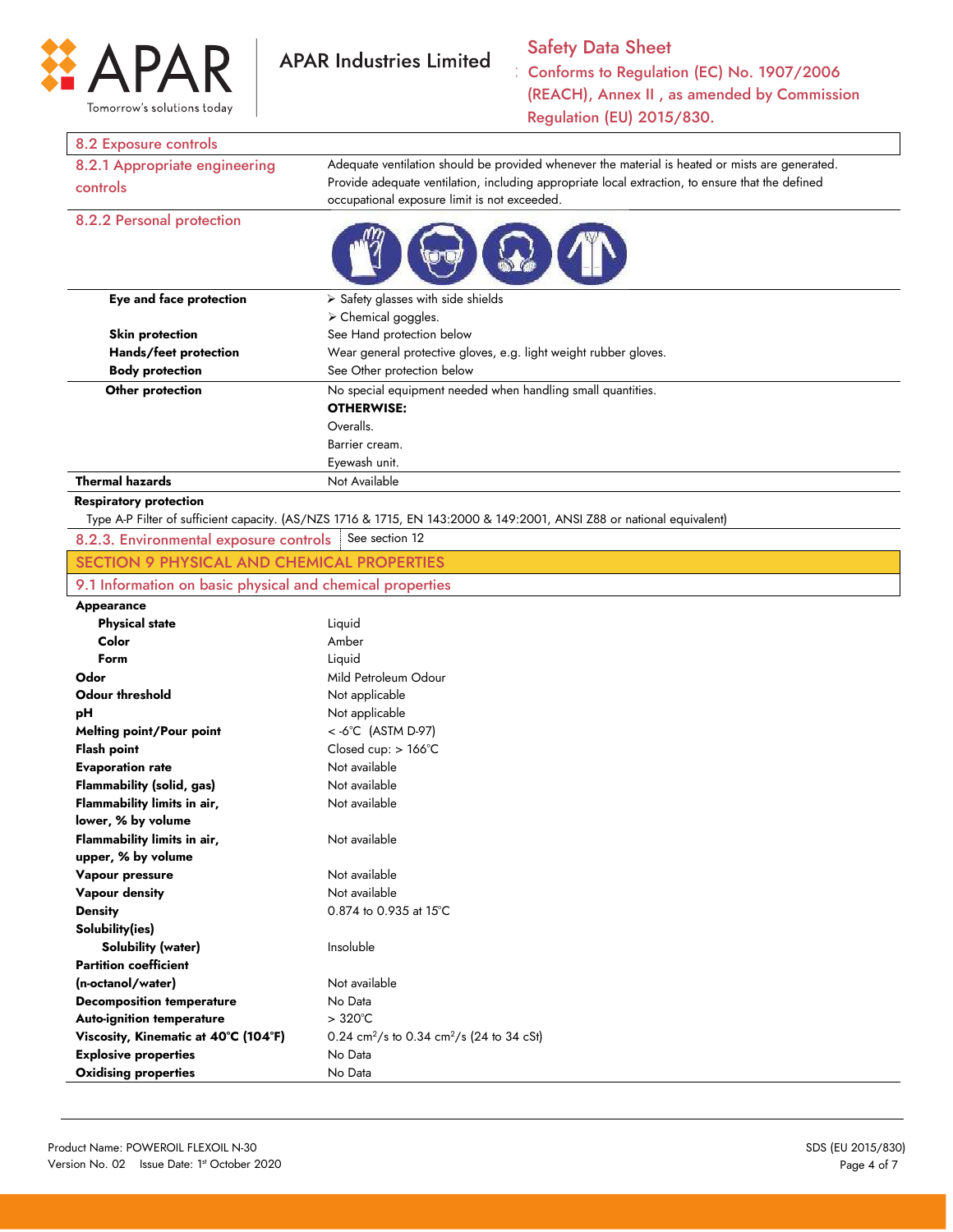

## Safety Data Sheet

| 9.2 Other Information                                                                                                                                                                                                | Not Available                                                                                                                                                                                                                                                                                    |
|----------------------------------------------------------------------------------------------------------------------------------------------------------------------------------------------------------------------|--------------------------------------------------------------------------------------------------------------------------------------------------------------------------------------------------------------------------------------------------------------------------------------------------|
| SECTION 10 STABILITY AND REACTIVITY                                                                                                                                                                                  |                                                                                                                                                                                                                                                                                                  |
| <b>10.1 Reactivity</b><br><b>10.2 Chemical stability</b><br>10.3 Possibility of hazardous<br><b>Reactions</b><br>10.4 Conditions to avoid<br>10.5 Incompatible materials<br>10.6 Hazardous decomposition<br>products | Stable.<br>Under normal conditions of storage and use, hazardous reactions will not occur.<br>Avoid temperatures exceeding the flash point.<br>No specific data.<br>No specific data.<br>Under normal conditions of storage and use, hazardous decomposition products should<br>not be produced. |

| <b>SECTION 11 TOXICOLOGICAL INFORMATION</b> |                                                                          |                                                                                                      |                |
|---------------------------------------------|--------------------------------------------------------------------------|------------------------------------------------------------------------------------------------------|----------------|
| 11.1 Information on toxicological effects   |                                                                          |                                                                                                      |                |
| <b>Acute toxicity</b>                       | Not applicable                                                           |                                                                                                      |                |
| <b>Skin corrosion/irritation</b>            |                                                                          | May cause defatting of the skin, but is neither an irritant nor a sensitizer.                        |                |
| Serious eye damage/eye                      | Not classified. May cause minor irritation on eye contact.               |                                                                                                      |                |
| irritation                                  |                                                                          |                                                                                                      |                |
| <b>Respiratory sensitisation</b>            | Not classified.                                                          |                                                                                                      |                |
| <b>Skin sensitisation</b>                   | Not classified. May cause defatting of the skin, but is not an irritant. |                                                                                                      |                |
| <b>Germ cell mutagenicity</b>               |                                                                          | No data available to indicate product or any components present at greater than 0.1% are             |                |
|                                             | mutagenic or genotoxic.                                                  |                                                                                                      |                |
| <b>Carcinogenicity</b>                      |                                                                          | This product is not considered to be a carcinogen by IARC, ACGIH, NTP, or OSHA. Meets EU             |                |
|                                             |                                                                          | requirement of less than 3% (w/w) DMSO extract for total polycyclic aromatic compound (PAC) using IP |                |
|                                             | 346.                                                                     |                                                                                                      |                |
| <b>Reproductive toxicity</b>                | Contains no ingredient listed as toxic to reproduction                   |                                                                                                      |                |
| Specific target organ toxicity              | Not classified.                                                          |                                                                                                      |                |
| - single exposure                           |                                                                          |                                                                                                      |                |
| Specific target organ toxicity              | Not classified.                                                          |                                                                                                      |                |
| - repeated exposure                         |                                                                          |                                                                                                      |                |
| <b>Aspiration hazard</b>                    | May be fatal if swallowed and enters airways.                            |                                                                                                      |                |
| Mixture versus substance                    | Not available.                                                           |                                                                                                      |                |
| information                                 |                                                                          |                                                                                                      |                |
| Other information                           | Risk of chemical pneumonia after aspiration.                             |                                                                                                      |                |
| <b>SECTION 12 ECOLOGICAL INFORMATION</b>    |                                                                          |                                                                                                      |                |
| 12.1 Toxicity                               | Not expected to be harmful to aquatic organisms.                         |                                                                                                      |                |
| 12.2 Persistence and degradability          |                                                                          |                                                                                                      |                |
| degradability                               | The product is not readily biodegradable.                                |                                                                                                      |                |
| 12.3 Bioaccumulative potential              |                                                                          |                                                                                                      |                |
| <b>Bioaccumulation potential</b>            |                                                                          | Bioaccumulation is unlikely to be significant because of the low water solubility of this product.   |                |
| 12.4 Mobility in soil                       |                                                                          |                                                                                                      |                |
| <b>Mobility</b>                             | Not available.                                                           |                                                                                                      |                |
| 12.5 Results of PBT and vPvB assessment     |                                                                          |                                                                                                      |                |
|                                             | P                                                                        | B                                                                                                    | т              |
| Relevant available data                     | Not applicable                                                           | Not applicable                                                                                       | Not applicable |
| PBT Criteria fulfilled?                     | Not applicable                                                           | Not applicable                                                                                       | Not applicable |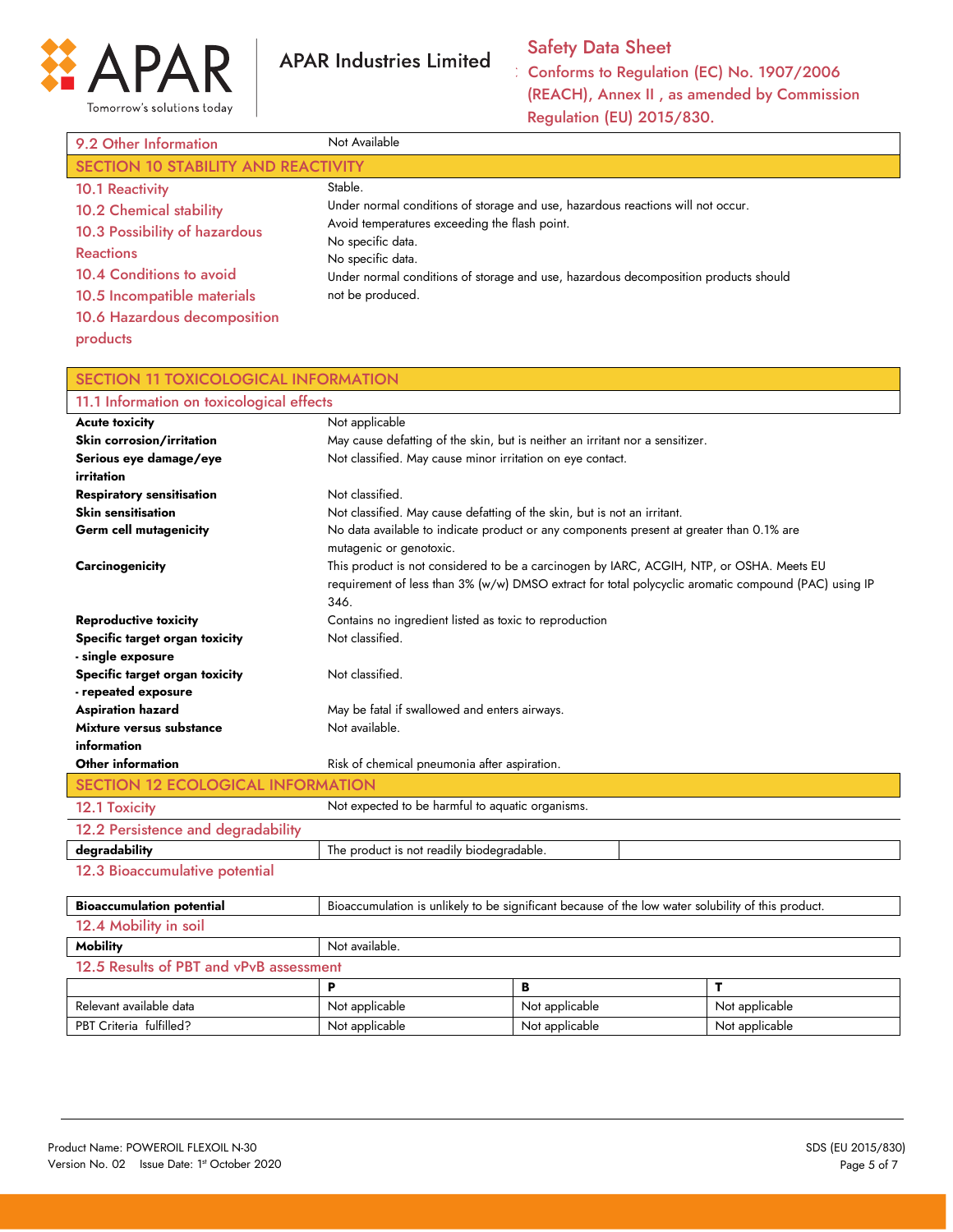

# Safety Data Sheet

Conforms to Regulation (EC) No. 1907/2006 (REACH), Annex II , as amended by Commission Regulation (EU) 2015/830.

No other adverse environmental effects (e.g. ozone depletion, photochemical ozone creation

potential, endocrine disruption, global warming potential) are expected from this component.

| 12.6 Other adverse effects                                                                                                                                                                                                                                                                 | potential, endocrine disruption, global warming potential) are expected from this component.                                                                                                                                                                                                                                                                                                                                                                                                                                                                                                                                                                                                                                                                                                                                                       |
|--------------------------------------------------------------------------------------------------------------------------------------------------------------------------------------------------------------------------------------------------------------------------------------------|----------------------------------------------------------------------------------------------------------------------------------------------------------------------------------------------------------------------------------------------------------------------------------------------------------------------------------------------------------------------------------------------------------------------------------------------------------------------------------------------------------------------------------------------------------------------------------------------------------------------------------------------------------------------------------------------------------------------------------------------------------------------------------------------------------------------------------------------------|
| <b>SECTION 13 DISPOSAL CONSIDERATIONS</b>                                                                                                                                                                                                                                                  |                                                                                                                                                                                                                                                                                                                                                                                                                                                                                                                                                                                                                                                                                                                                                                                                                                                    |
| 13.1 Waste treatment methods                                                                                                                                                                                                                                                               |                                                                                                                                                                                                                                                                                                                                                                                                                                                                                                                                                                                                                                                                                                                                                                                                                                                    |
| <b>Product / Packaging disposal</b>                                                                                                                                                                                                                                                        | Legislation addressing waste disposal requirements may differ by country, state and/ or territory. Each user<br>must refer to laws operating in their area. In some areas, certain wastes must be tracked.<br>A Hierarchy of Controls seems to be common - the user should investigate:<br>Reduction<br>⋗<br>Reuse<br>⋗<br>Recycling<br>⋗<br>Disposal (if all else fails)<br>⋗<br>This material may be recycled if unused, or if it has not been contaminated so as to make it unsuitable for<br>its intended use. If it has been contaminated, it may be possible to reclaim the product by filtration,<br>distillation or some other means. Shelf life considerations should also be applied in making decisions of<br>this type. Note that properties of a material may change in use, and recycling or reuse may not always be<br>appropriate. |
| <b>Waste treatment options</b>                                                                                                                                                                                                                                                             | Not available                                                                                                                                                                                                                                                                                                                                                                                                                                                                                                                                                                                                                                                                                                                                                                                                                                      |
| Sewage disposal options                                                                                                                                                                                                                                                                    | Not available                                                                                                                                                                                                                                                                                                                                                                                                                                                                                                                                                                                                                                                                                                                                                                                                                                      |
|                                                                                                                                                                                                                                                                                            |                                                                                                                                                                                                                                                                                                                                                                                                                                                                                                                                                                                                                                                                                                                                                                                                                                                    |
| <b>SECTION 14 TRANSPORT INFORMATION</b>                                                                                                                                                                                                                                                    |                                                                                                                                                                                                                                                                                                                                                                                                                                                                                                                                                                                                                                                                                                                                                                                                                                                    |
| General<br>14.1 UN Number<br>14.2 UN proper shipping name<br>14.3 Transport hazard class(es)<br>14.4 Packing group<br><b>14.5 Environmental hazards</b><br>14.6 Special precautions for user<br>14.7 Transport in bulk according to<br>Annex II of MARPOL 73/78 and the<br><b>IBC Code</b> | The product is not covered by international regulation on the transport of dangerous<br>goods(IMDG, IATA, ADR/RID)<br>Not classified as dangerous goods for transport.<br>Not applicable<br>Not applicable<br>Not applicable<br>Not classified as marine pollutant/environmentally hazardous.<br>Not applicable<br>Not applicable                                                                                                                                                                                                                                                                                                                                                                                                                                                                                                                  |

|                       | 15.1. Safety, health and environmental regulations / legislation specific for the substance or mixture |
|-----------------------|--------------------------------------------------------------------------------------------------------|
| <b>EU</b> regulations |                                                                                                        |
|                       | Regulation (EC) No. 2037/2000 on substances that deplete the ozone layer, Annex I                      |
| Not listed.           |                                                                                                        |
|                       | Regulation (EC) No. 2037/2000 on substances that deplete the ozone layer, Annex II                     |
| Not listed.           |                                                                                                        |
|                       | Regulation (EC) No. 850/2004 on persistent organic pollutants, Annex I                                 |
| Not listed.           |                                                                                                        |
|                       | Regulation (EC) No. 689/2008 concerning the export and import of dangerous chemicals, Annex I, part 1  |
| Not listed.           |                                                                                                        |
|                       | Regulation (EC) No. 689/2008 concerning the export and import of dangerous chemicals, Annex I, part 2  |
| Not listed.           |                                                                                                        |
|                       | Regulation (EC) No. 689/2008 concerning the export and import of dangerous chemicals, Annex I, part 3  |
| Not listed.           |                                                                                                        |
|                       | Regulation (EC) No. 689/2008 concerning the export and import of dangerous chemicals, Annex V          |
| Not listed.           |                                                                                                        |
|                       | Regulation (EC) No. 166/2006 Annex II Pollutant Release and Transfer Registry                          |
| Not listed.           |                                                                                                        |
|                       | Regulation (EC) No. 1907/2006, Article 59(1). Candidate List                                           |